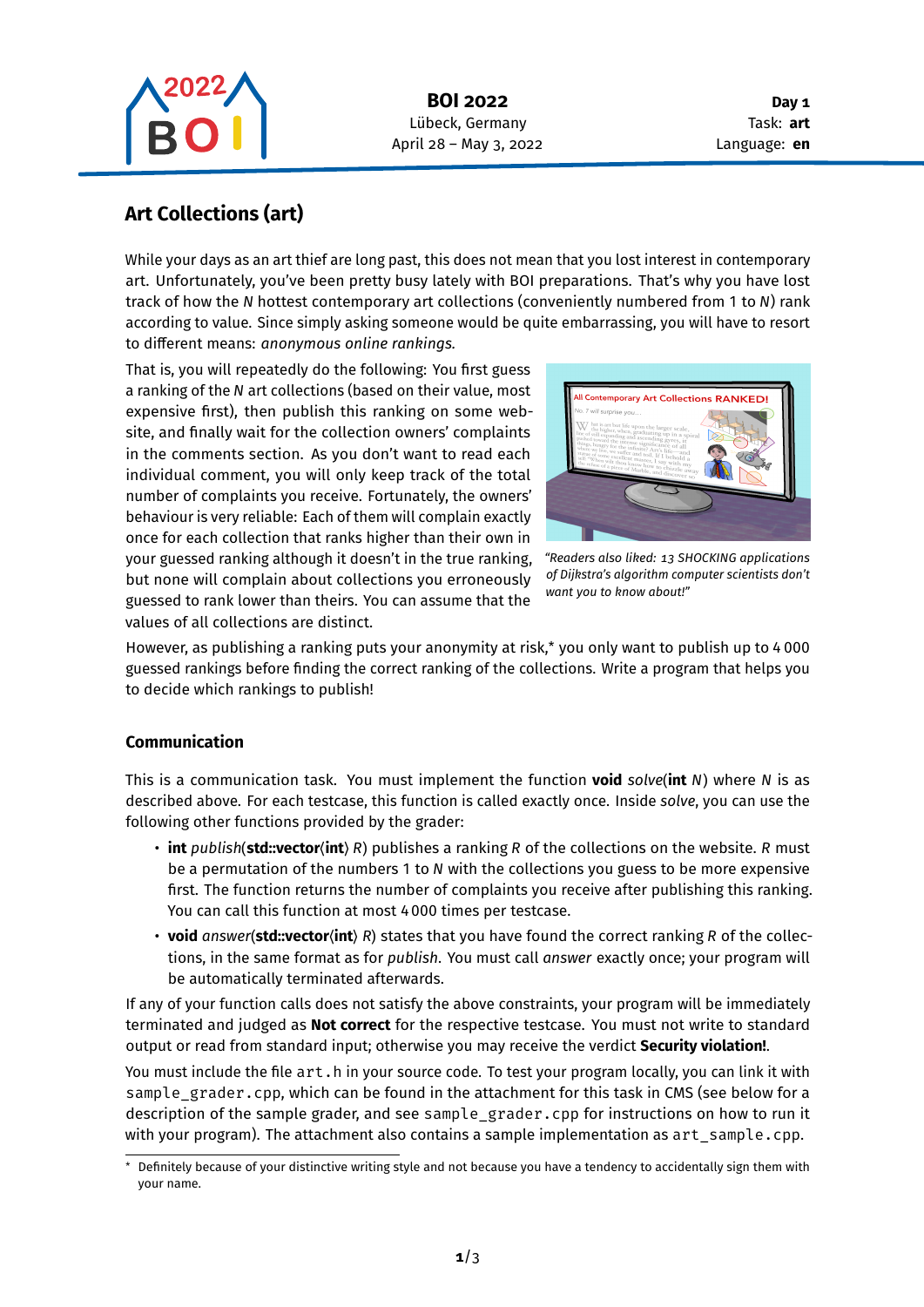

#### **Constraints**

We always have  $2 \le N \le 4000$ . **Subtask 1 (5 points).**  $N \le 6$ **Subtask 2 (15 points).**  $N \leq 40$ **Subtask 3 (15 points).**  $N \le 250$ **Subtask 4 (15 points).**  $N \leq 444$ **Subtask 5 (20 points).**  $N \le 2000$ **Subtask 6 (30 points).** No further constraints.

#### **Example Interaction**

Consider a testcase with  $N = 3$  where collection 1 is the most expensive, followed by 3, and then collection 2 being the least expensive. First, the grader calls your function *solve* as *solve*(3). Then, a possible interaction between your program and the grader could look as follows:

| Your program         | Return value | Explanation                                                                                              |
|----------------------|--------------|----------------------------------------------------------------------------------------------------------|
| $publich({1, 2, 3})$ | $\mathbf{1}$ | you get a single complaint from the owner of<br>collection 3                                             |
| $publich({2, 3, 1})$ | 3            | you get two complaints from the owner of<br>collection 1 and one from the owner of<br>collection 3       |
| answer $({1, 3, 2})$ |              | you are convinced that you have found the<br>correct ranking<br>your solution is correct and is accepted |

#### **Grader**

The sample grader first expects on standard input two lines. The first line should contain the integer  $N$ . The second line should contain a list of  $N$  space-separated integers, the correct ranking of the collections in the same format as for *publish* and *answer*. Then, the grader calls *solve*(N) and writes to standard output a protocol of all grader functions called by your program. Upon termination, it writes one of the following messages to standard output:

**Invalid input.** The input to the grader via standard input was not of the above format.

**Invalid published ranking.** You called *publish* with invalid parameters.

**Too many published rankings.** You called *publish* more than 4 000 times.

**No answer.** The function *solve* terminated without calling *answer*.

**Wrong answer.** You called *answer* with an incorrect ranking.

**Correct: p published ranking(s).** You called answer with the correct ranking and there were p calls to *publish*.

In contrast, the grader actually used to judge your program will only output **Not correct** (for any of the above errors) or **Correct**. Both the sample grader and the grader used to judge your program will terminate your program automatically whenever one of the above errors occurs or after your program calls *answer*.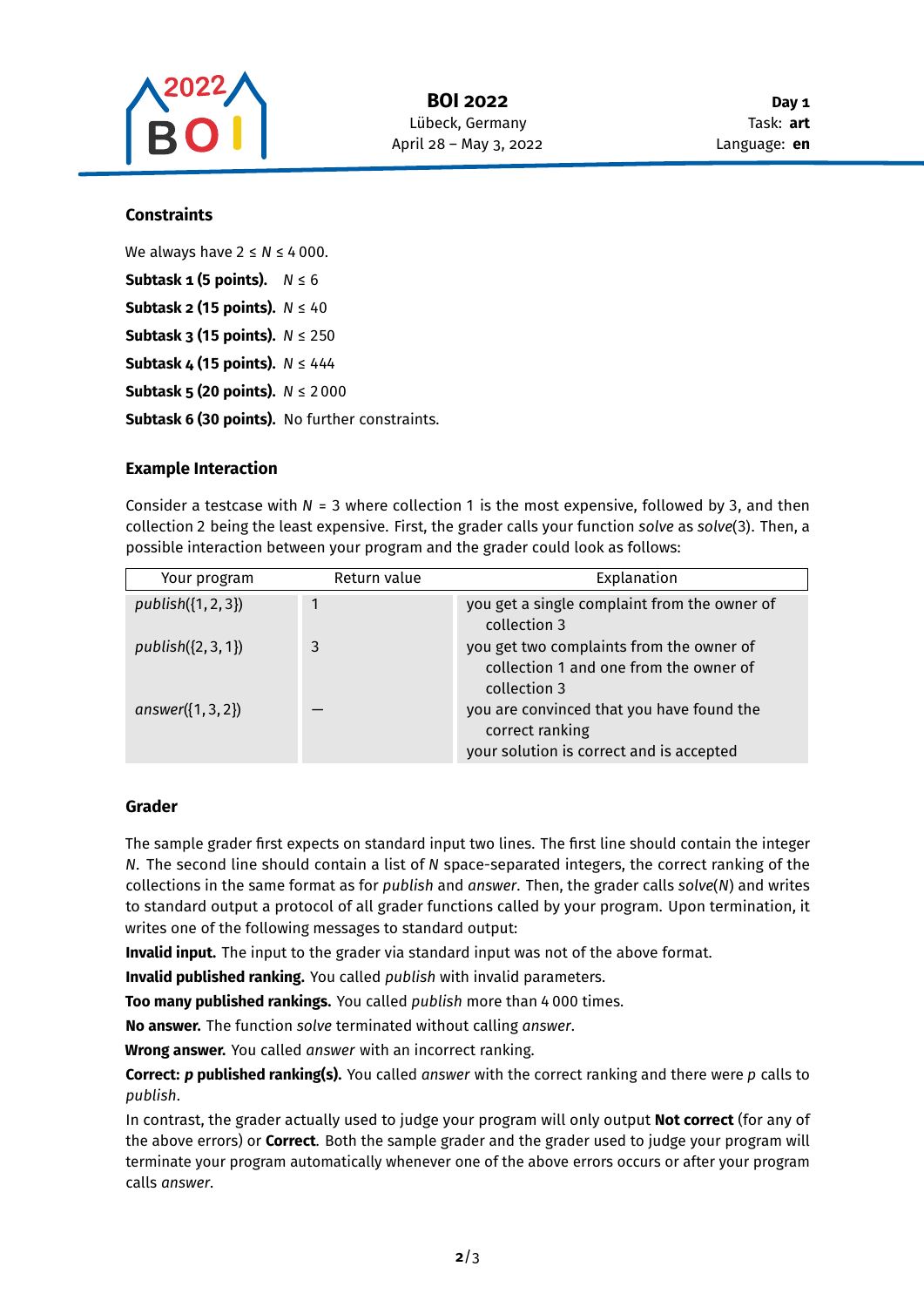

**Day 1** Task: **art** Language: **en**

## **Limits**

Time: 3 s Memory: 512 MiB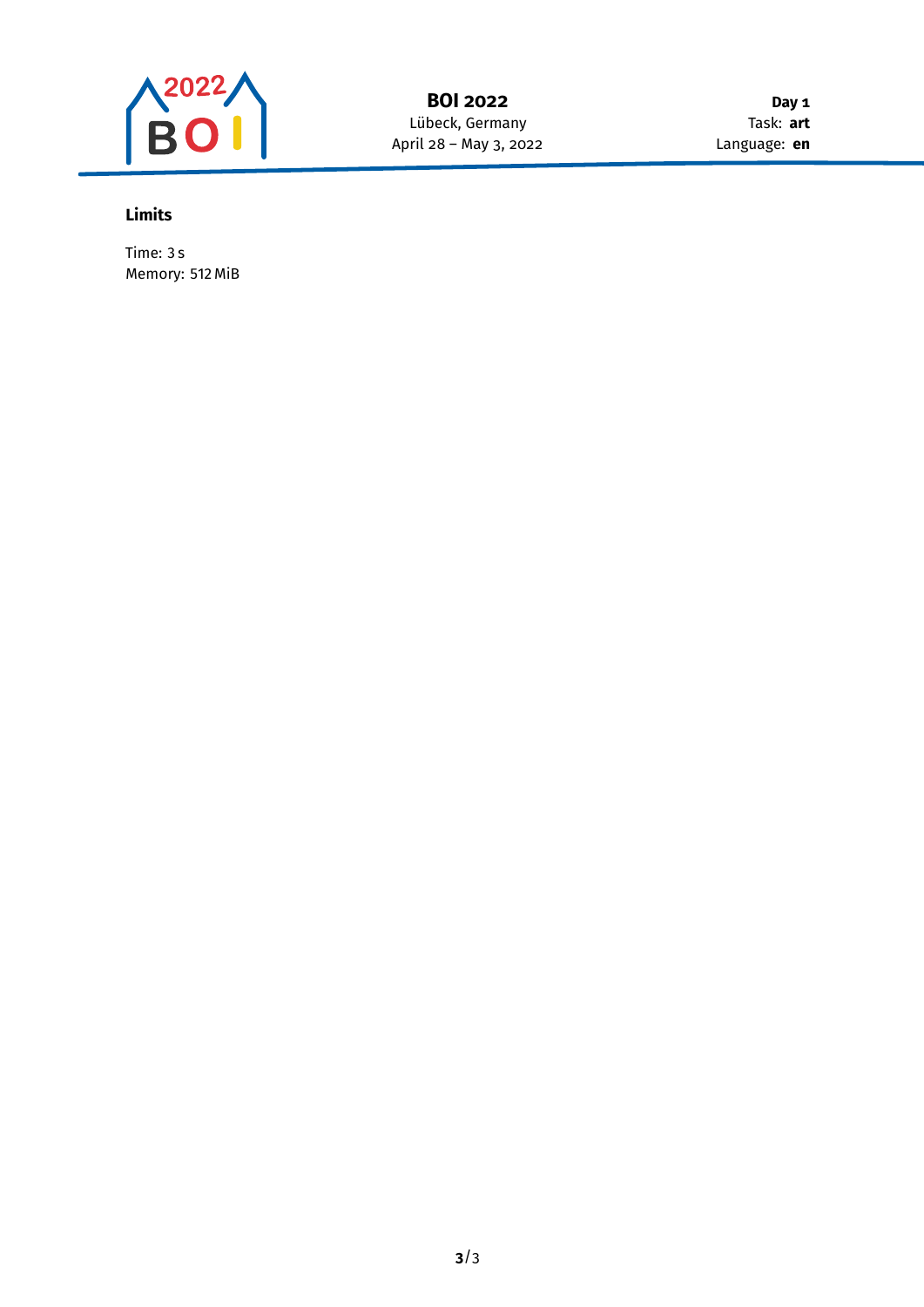

**Day 1** Task: **events** Language: **en**

## **Event Hopping (events)**

What a strange coincidence! After having determined the most valuable contemporary art collection, you noticed that it is apparently located somewhere near Lübeck. Since you don't know its exact location, you want to gather more information. Luckily, on the day you arrive for this year's BOI, the local art community hosts N events about contemporary art. This seems to be just the opportunity you were waiting for.

To plan your visit of these events, you numbered them from 1 to with the  $i$ -th event starting at time  $\boldsymbol{\mathsf{S}}_{i}$  and ending at time  $\boldsymbol{\mathsf{E}}_{i}$ . You want to start your visit by attending some event s and finish your visit at some event e. As long as you are not attending event e, you will always attend your



current event until the end\* and then immediately switch to a different event that is currently running. This means that you can switch from event  $i$  to event  $j$  if and only if  $\mathsf{S}_j \leq \mathsf{E}_i \leq \mathsf{E}_j.$ 

Obviously, switching events too frequently would make you look suspicious. Thus, you want to determine the minimum number of event switches necessary if you start at event s and finish at e. Moreover, since you do not yet know when you will arrive in Lübeck and when you will have to leave for the BOI registration in the evening, you want to determine this for Q different pairs of starting and ending events s and e.

## **Input**

The first line of input contains two integers, the number of events N and the number of pairs of events Q for which you want to determine the minimum number of event switches.

Then, N lines follow describing the events. The  $i$ -th of these lines contains two integers  $\bm{\mathsf{S}}_i$  and  $\bm{\mathsf{E}}_i$ , the starting and ending time of event  $i$ .

Then, Q lines follow describing the queries. The *i-*th of these lines contains two integers  $\bm{{\mathsf{s}}}_{\mathsf{i}}$  and  $\bm{e}_{\mathsf{i}}$ , meaning that you want to determine the minimum number of event switches necessary if you want to start at event  $\boldsymbol{s}_i$  and end your visit at event  $\boldsymbol{e}_i.$ 

## **Output**

Your program should output Q lines. The  $i$ -th of these lines should consist of an integer, the minimum number of event switches necessary if you start at event  $\bm{{\mathsf{s}}}_i$  and end your visit at event  $\bm{{e}}_i$ , or the string impossible if there is no way to achieve this.

## **Constraints**

We always have 1 ≤ N, Q ≤ 100 000, 1 ≤ S<sub>i</sub> < E<sub>i</sub> ≤ 10<sup>9</sup>, and 1 ≤ s<sub>i</sub>,  $e_i$  ≤ N.

Subtask 1 (10 points). For every event, you can switch to at most one other event.

**Subtask 2 (10 points).**  $N \le 1000$  and  $Q \le 100$ 

**Subtask 3 (15 points).**  $N \le 5000$ 

It would be rude to leave earlier—though nobody will complain about you being late as you are obviously an important and busy art critic.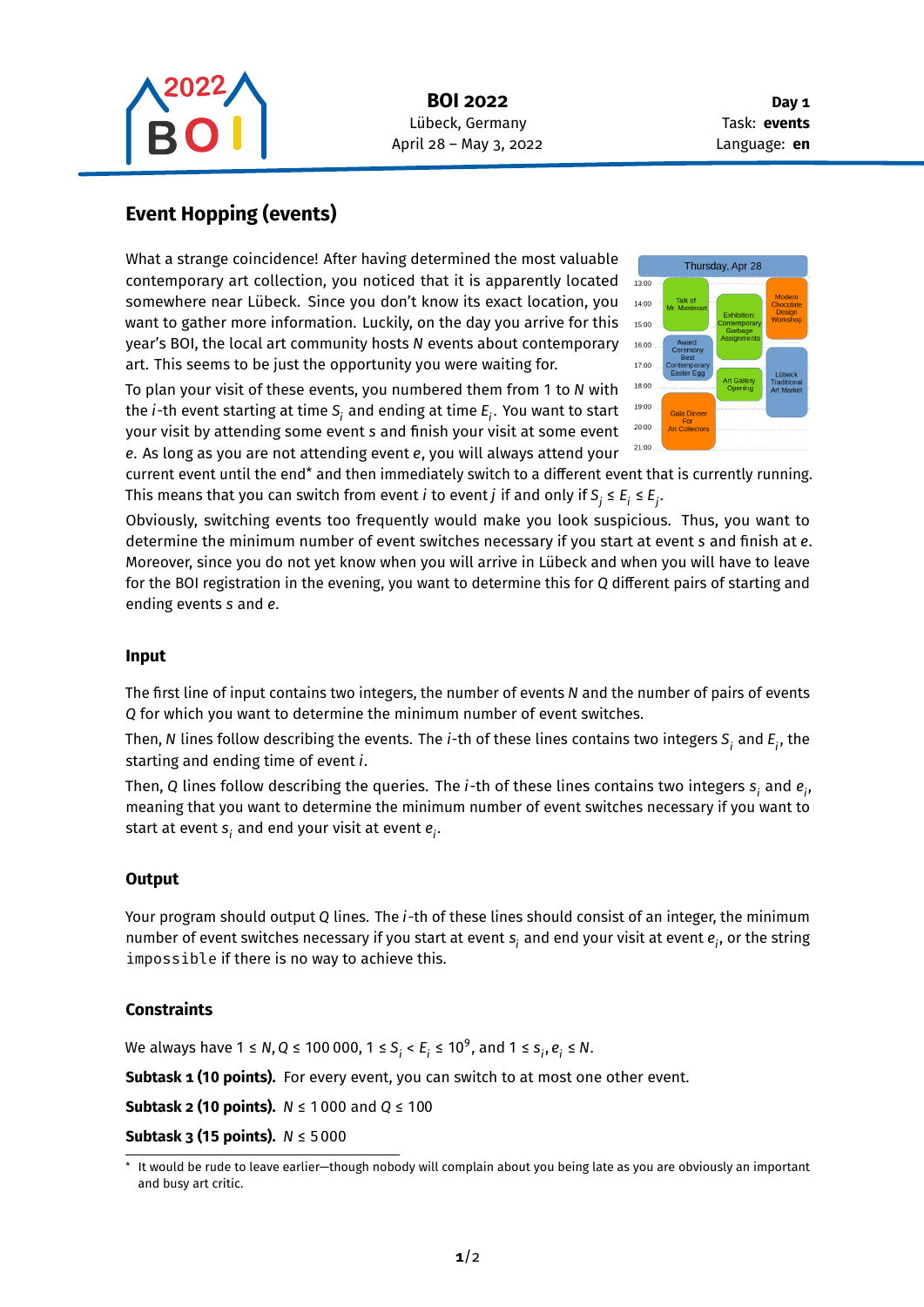

**Day 1** Task: **events** Language: **en**

**Subtask 4 (15 points).** *Q* ≤ 100

**Subtask 5 (20 points).** No event is completely contained in another event, i.e. there are no two events *i* ≠ *j* with S<sub>i</sub> ≤ S<sub>j</sub> < E<sub>j</sub> ≤ E<sub>i</sub>.

Subtask 6 (30 points). No further constraints.

#### **Examples**

| Input                                                                                                                                                            | Output                                         |
|------------------------------------------------------------------------------------------------------------------------------------------------------------------|------------------------------------------------|
| 5 <sub>2</sub><br>1 <sub>3</sub><br>24<br>4 7<br>7 9<br>3 <sub>7</sub><br>1 4<br>3 <sub>2</sub>                                                                  | $\overline{2}$<br>impossible                   |
| 8 5<br>1 <sub>2</sub><br>34<br>$1\overline{5}$<br>6 7<br>5 10<br>10 20<br>15 20<br>999999999 1000000000<br>16<br>$1 \overline{7}$<br>24<br>3 <sup>3</sup><br>5 8 | 3<br>4<br>impossible<br>$\Theta$<br>impossible |

In the first example, it is possible to start at event 1 and end at event 4 by switching from event 1 to event 5 and then to event 4, resulting in two event switches. However, there is no way to start at event 3 and end at event 2 because event 2 ends before event 3.

## **Limits**

Time: 1 s Memory: 512 MiB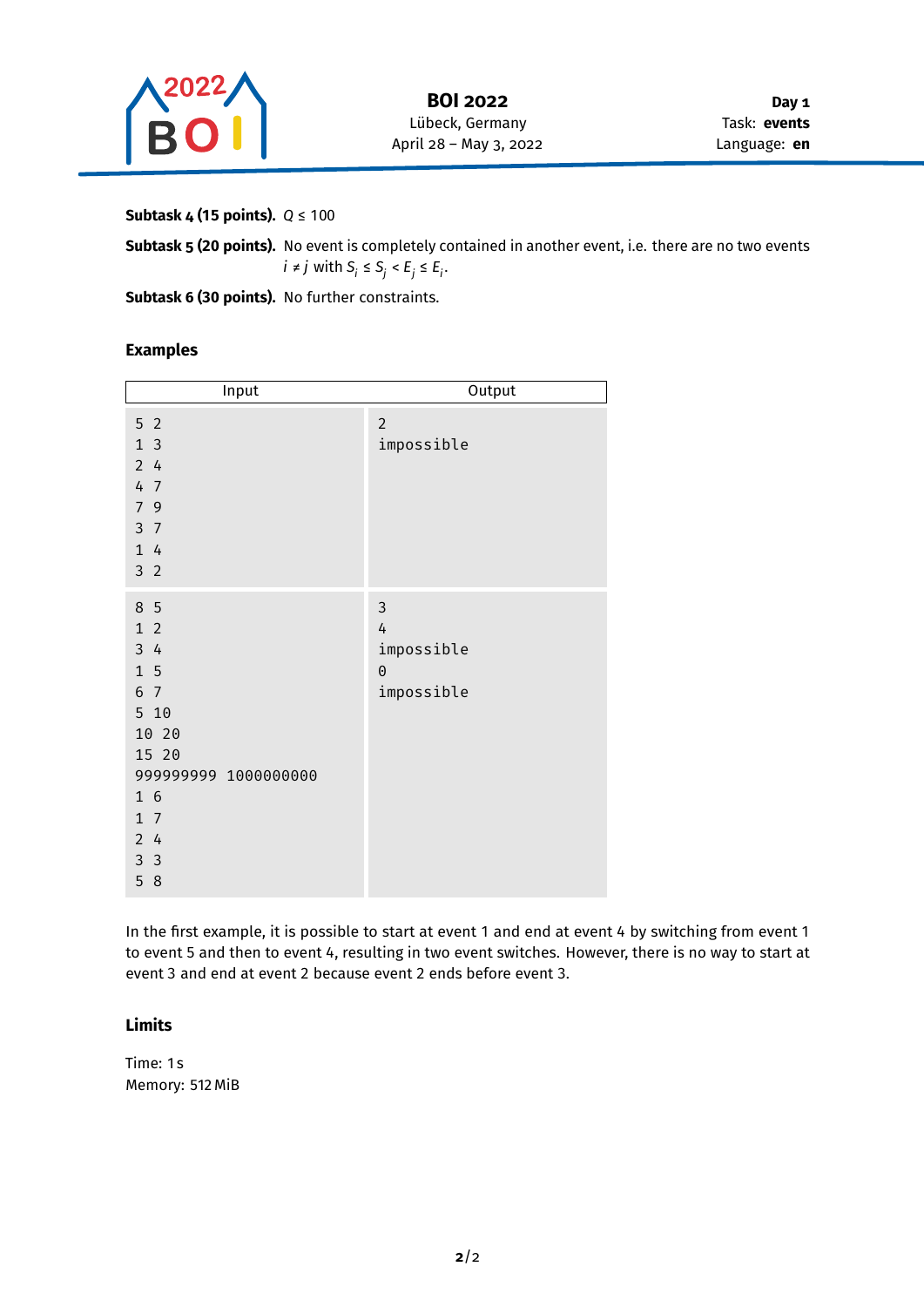

**Day 1** Task: **vault** Language: **en**

## **Uplifting Excursion (vault)**

Those events you attended on your arrival day were an exciting opportunity to become familiar again with the state of the (contemporary) art. And even more: The rumors you heard there revealed that the art collection you are interested in is stored in a secret underwater vault in the nearby Baltic Sea, owned by an old Lübeck grain merchant family! In memory of your past as an art thief, you decided to plan to break into this vault as a relaxing afternoon activity.\*

To break into the vault, you want to use your newly acquired submarine. Unfortunately, your submarine will need a very specific amount of uplift  $L$  when you try to escape from the crime scene. After all, you don't want your submarine to crash into the bottom of the sea or float on the water surface where the police could catch you easily!

In order to plan your break-in accordingly, you need to know about the uplift of the art pieces in the vault. Skilled as you are, you were able to obtain relevant information.† For every possible uplift  $\ell$  you now know how many art pieces  $A_{\ell}$  with that uplift are stored in the vault.



*There surely is some pun about phishing hidden here, but to be honest we're out of our depth*

Write a program that uses this information to either calculate the maximum number of art pieces you can steal such that

their total uplift (obtained by summing the individual uplift of every stolen art piece) is exactly L or to decide that this is impossible.

## **Input**

The first line of input contains two integers  $M$  and  $L$ , meaning that the uplift of every art piece in the vault is between -M and M inclusive and that the total required uplift is L.

The next line contains 2M + 1 integers A<sub>\_M</sub>, … , A<sub>M</sub> where A<sub>ℓ</sub> describes the number of art pieces with uplift  $\ell$  in the vault.

#### **Output**

Your program should output a single line. This line should consist of an integer, the maximum number of art pieces you can steal such that their total uplift is exactly L, or the string impossible if there is no way to achieve this.

## **Constraints**

We always have 1 ≤ M ≤ 300, -10<sup>18</sup> ≤ L ≤ 10<sup>18</sup>, and 0 ≤ A<sub>ℓ</sub> ≤ 10<sup>12</sup>.

**Subtask 1 (5 points).**  $M$ ,  $A$ <sub>l</sub>  $\leq 50$ 

**Subtask 2 (15 points).**  $M$ ,  $A$ <sub>ℓ</sub>  $\leq 100$ 

**Subtask 3 (20 points).**  $M \leq 30$ 

<sup>\*</sup> A purely hypothetical heist, of course.

<sup>†</sup> It's not your fault that their security system uses a weak hash algorithm, is it?